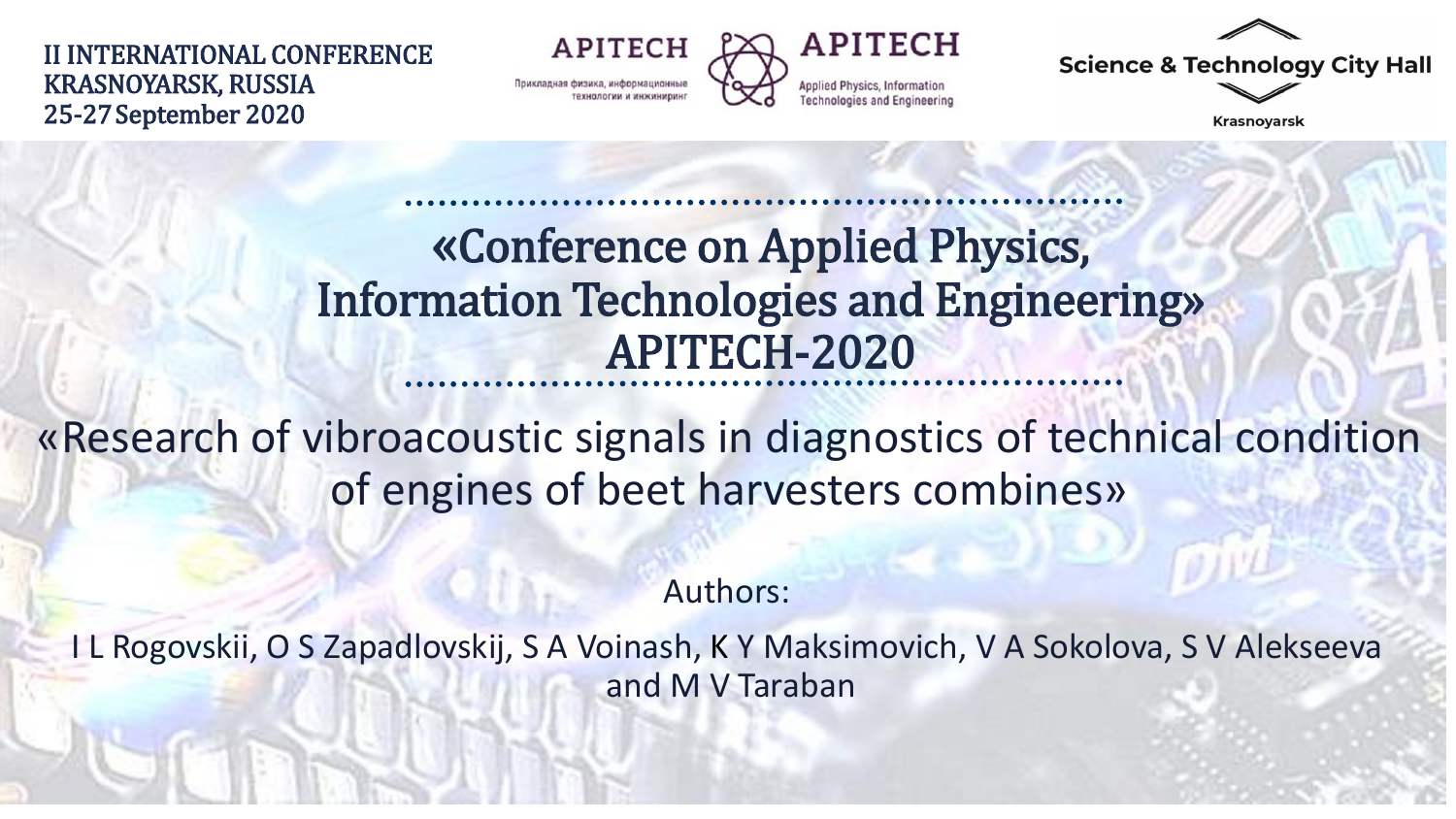

## Problem statement



02

• The use of modern compact measuring modules with low energy costs enables designing and manufacturing of diagnostic devices in mobile version for installation directly on the tool during testing. Thereby, research aimed at developing a methodology for diagnosing mechanisms and systems based on the evaluation of vibroacoustic signals generated in the [internal](https://wooordhunt.ru/word/internal)[-combustion](https://wooordhunt.ru/word/combustion) [engine](https://wooordhunt.ru/word/engine) during operation, as a method of control is quite relevant for agriculture. To develop a virtual device for input, generation, simulation, and digital processing of vibroacoustic signals during vibrodiagnosis of [internal](https://wooordhunt.ru/word/internal)[combustion](https://wooordhunt.ru/word/combustion) [engine](https://wooordhunt.ru/word/engine) of beet harvesters combines.

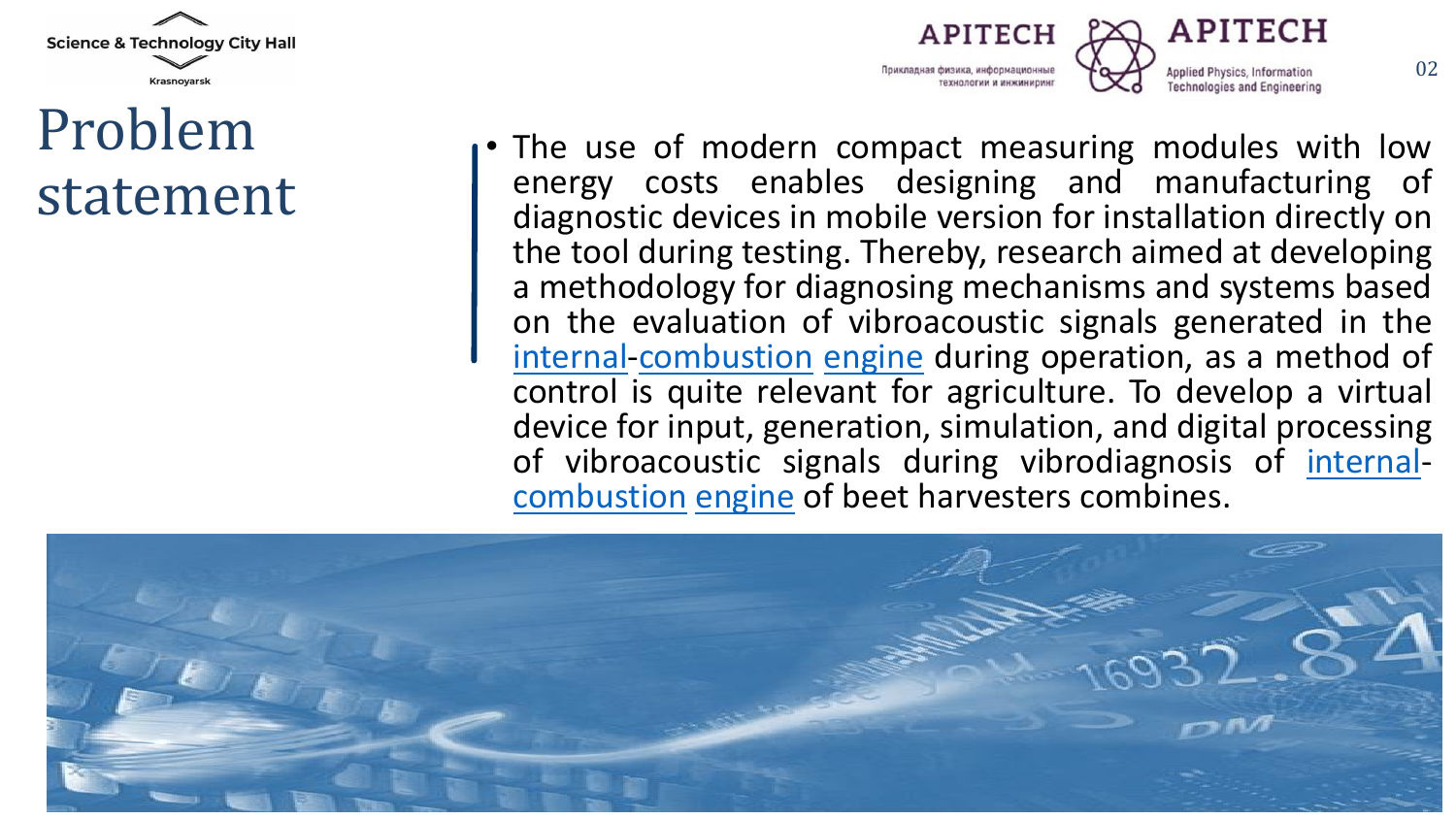

# Solution methods



03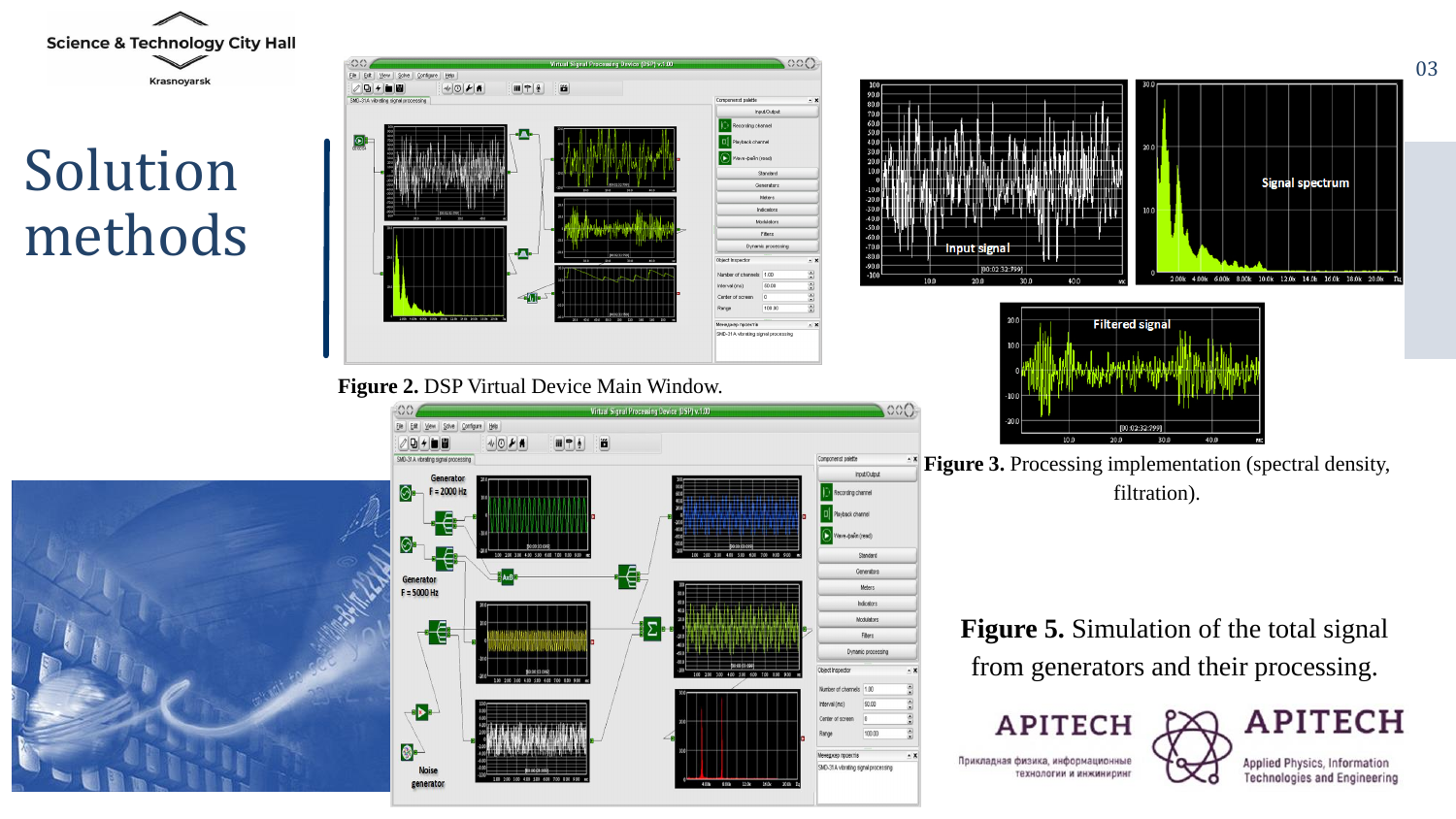





**Technologies and Engineerin** 

# **Conclusions**

#### Results, implementation

- Virtual gadget technology is a method that has already proven itself for developing and building test systems. This unique approach offers enormous opportunities for design engineers who need the only one tooling environment for designing, testing and implementing ready-made solutions.
- The virtual instrument for the introduction and digital processing of measurement information for the system of vibration diagnostics of diesel engines of beet harvesters combines offered in this article can be used in different scientific and industrial activities.